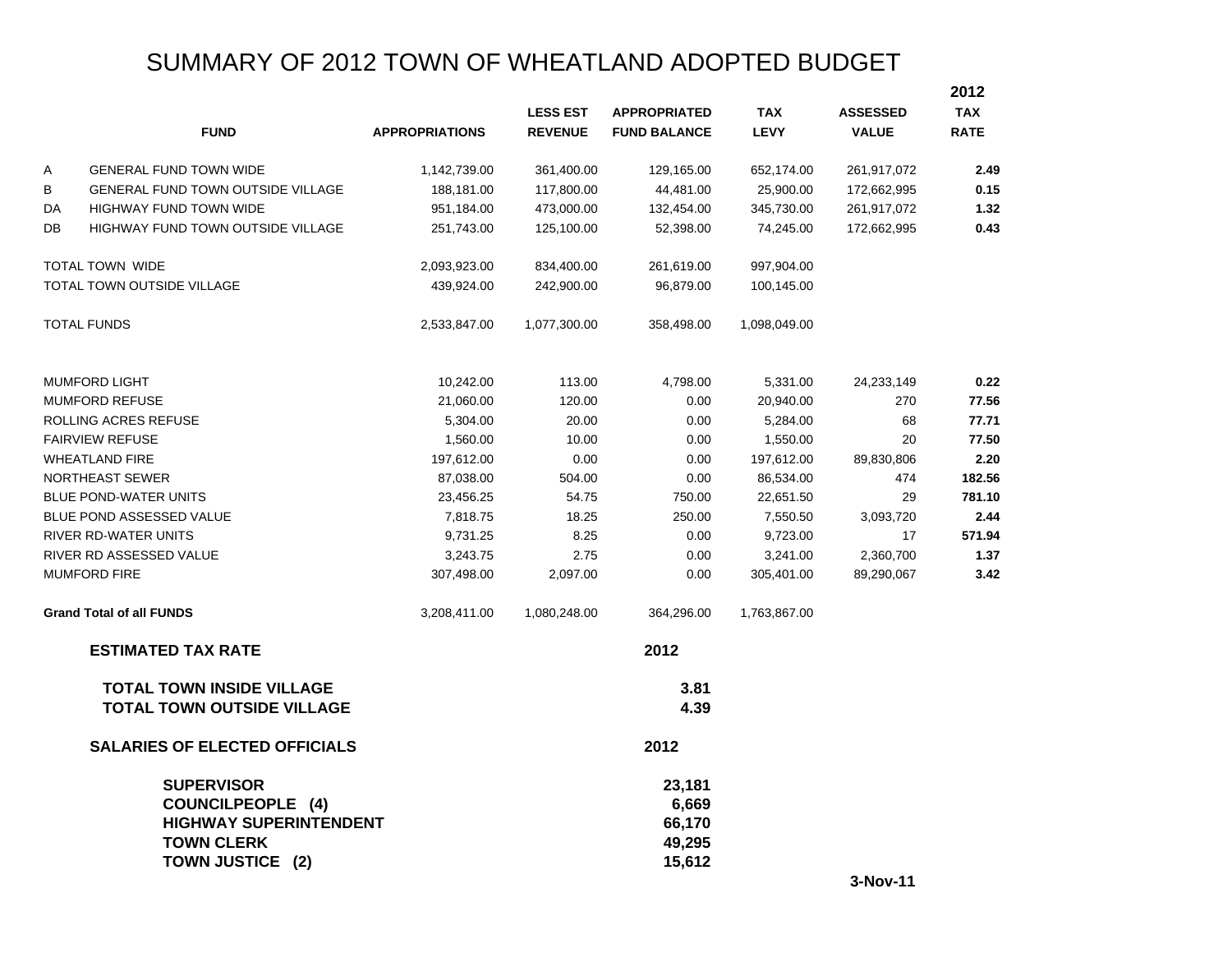## **HIGHWAY FUND TOWN WIDE**

| <b>ACCOUNT</b> | <b>EXPENDITURES</b>                     | <b>Actual</b><br>2010 | <b>Budget</b><br>2011 | <b>Budget</b><br>2012 |
|----------------|-----------------------------------------|-----------------------|-----------------------|-----------------------|
| DA5130.1       | <b>MACHINERY -SERVICES</b>              | 49,362.92             | 50,102.00             | 51,087.00             |
| DA5130.2       | MACHINERY - EQUIPMENT                   | 13,595.00             | 0.00                  | 0.00                  |
| DA5130.4       | MACHINERY - CONTRACTUAL                 | 107,997.85            | 140,000.00            | 165,000.00            |
| DA5140.1       | <b>BRUSH &amp; WEEDS - SERVICES</b>     | 79,494.24             | 92,310.00             | 93,658.00             |
| DA5140.2       | <b>BRUSH &amp; WEEDS - EQUIP</b>        |                       | 0.00                  | 0.00                  |
| DA5140.4       | <b>BRUSH &amp; WEEDS - CONTRACTUAL</b>  | 15,780.78             | 18,000.00             | 18,000.00             |
| DA5142.1       | TOWN SNOW REMOVAL - SERVICES            | 27,589.75             | 29,580.00             | 29,804.00             |
| DA5142.4       | TOWN SNOW REMOVAL - CONTRACTUAL         | 35,170.32             | 42,300.00             | 42,300.00             |
| DA5148.1       | <b>OTHER GOVT - SERVICES</b>            | 132,671.50            | 183,702.00            | 187,374.00            |
| DA5148.4       | OTHER GOVT - CONTRACTUAL                | 84,468.98             | 100,700.00            | 100,700.00            |
| DA9010.8       | <b>STATE RETIREMENT</b>                 | 33,744.00             | 47,700.00             | 56,000.00             |
| DA9030.8       | <b>SOCIAL SECURITY</b>                  | 21,956.56             | 27,211.00             | 27,211.00             |
| DA9040.8       | <b>WORKERS COMPENSATION</b>             | 22,774.05             | 22,000.00             | 34,000.00             |
| DA9050.8       | UNEMPLOYMENT INSURANCE                  | 79.02                 | 50.00                 | 50.00                 |
| DA9055.8       | <b>DISABILITY INSURANCE</b>             | 300.54                | 500.00                | 500.00                |
| DA9060.8       | <b>HOSPITAL &amp; MEDICAL INSURANCE</b> | 83,756.89             | 98,374.00             | 95,500.00             |
| DA9950.9       | TRANSFER TO CAPITAL EQPMT RESERVE       | 190,000.00            | 50,000.00             | 50,000.00             |
|                | <b>TOTAL EXPENDITURES</b>               | 898,742.40            | 902,529.00            | 951,184.00            |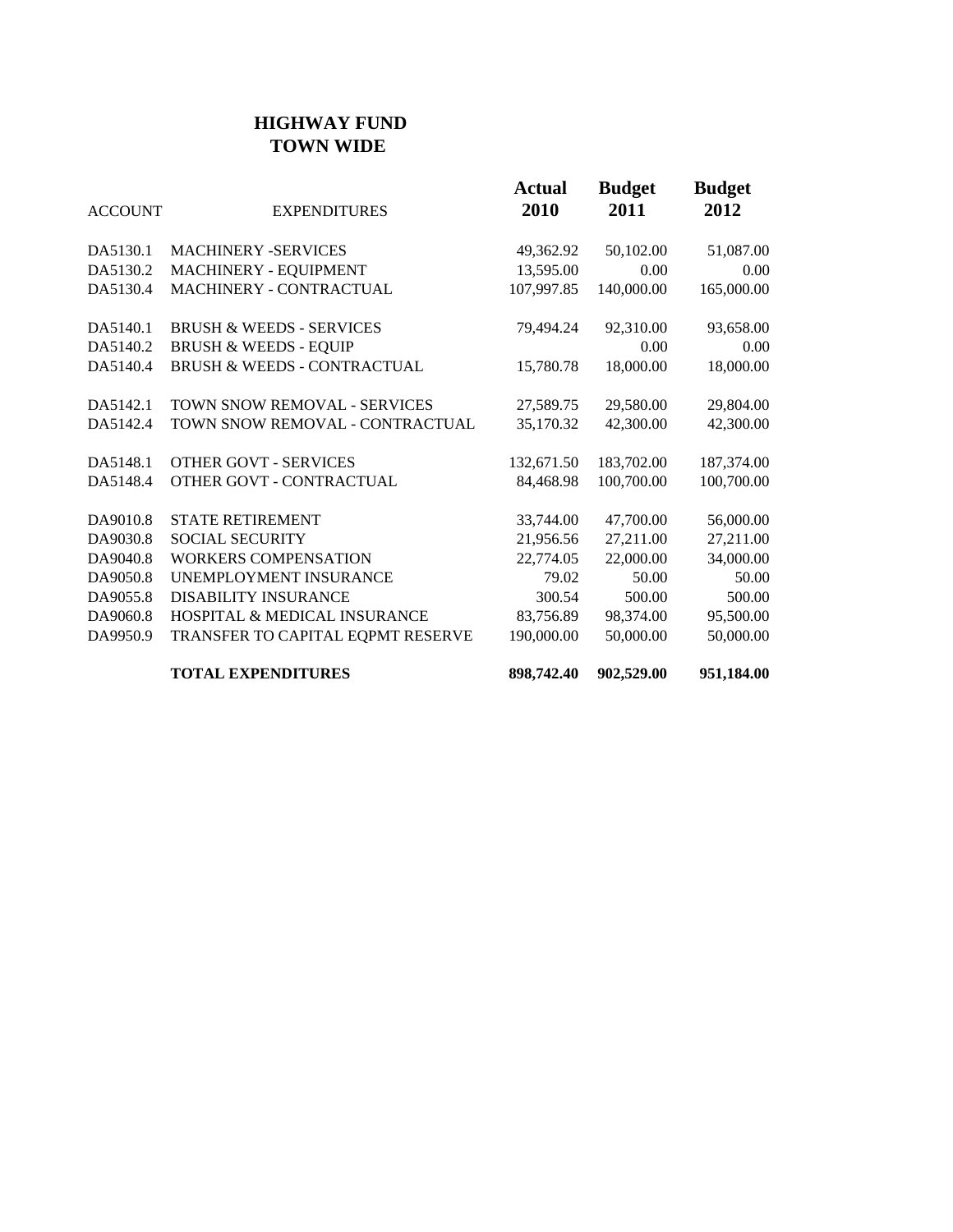#### **HIGHWAY FUND TOWN WIDE**

| <b>ACCOUNT</b>                     | <b>REVENUE</b>                           | <b>Actual</b><br>2010 | <b>Budget</b><br>2011 | <b>Budget</b><br>2012 |
|------------------------------------|------------------------------------------|-----------------------|-----------------------|-----------------------|
| DA1001                             | PROPERTY TAXES                           | 325,308.00            | 324,936.00            | 345,730.00            |
| DA2300                             | <b>OTHER GOVT - SUMMER</b>               | 73,839.74             | 60,000.00             | 60,000.00             |
| DA2302                             | <b>OTHER GOVT - WINTER</b>               | 333,553.00            | 315,000.00            | 315,000.00            |
| DA2401                             | <b>INTEREST &amp; EARNINGS</b>           | 2,951.85              | 3,500.00              | 2,500.00              |
| DA2416                             | EQUIPMENT RENTAL TO OTHER GOVT           | 97,718.30             | 70,000.00             | 70,000.00             |
| DA2655                             | <b>MINOR SALES</b>                       | 1,818.00              |                       |                       |
| DA2665                             | <b>SALE OF EQUIP</b>                     | 31,522.50             |                       |                       |
| DA2701                             | <b>REFUND OF PRIOR</b>                   | 1,700.57              | 1,700.00              | 0.00                  |
| DA2770                             | <b>SALE OF FUEL/SALT</b>                 | 4,994.03              | 5,000.00              | 5,000.00              |
| DA2801                             | <b>INTERFUND REVENUE</b>                 | 26,475.13             | 20,500.00             | 20,500.00             |
|                                    | <b>TOTAL ESTIMATED REVENUE</b>           | 574,573.12            | 475,700.00            | 473,000.00            |
|                                    | <b>TOTAL REVENUE</b>                     | 899,881.12            | 800,636.00            | 818,730.00            |
|                                    | <b>APPROPRIATED FUND BALANCE</b>         | 82,003.00             | 101,893.00            | 132,454.00            |
| <b>UNAPPROPRIATED FUND BALANCE</b> |                                          | 230,560.00            | 211,808.00            | 79,354.00             |
|                                    | <b>TOTAL REVENUES &amp; FUND BALANCE</b> | 1,212,444.12          | 1,114,337.00          | 1,030,538.00          |
|                                    | <b>LESS EXPENDITURES</b>                 | 898,742.40            | 902,529.00            | 951,184.00            |
|                                    | <b>FUND BALANCE DECEMBER 31</b>          | 313,701.72            | 211,808.00            | 79,354.00             |
|                                    | <b>TAX LEVY</b>                          | 325,308               | 324,936.00            | 345,730.00            |
|                                    | <b>ASSESSED VALUATION(M\$)</b>           | 255.28                | 257.88                | 261.92                |
|                                    | TAX RATE (\$/THOUSAND)                   | 1.16                  | 1.26                  | 1.32                  |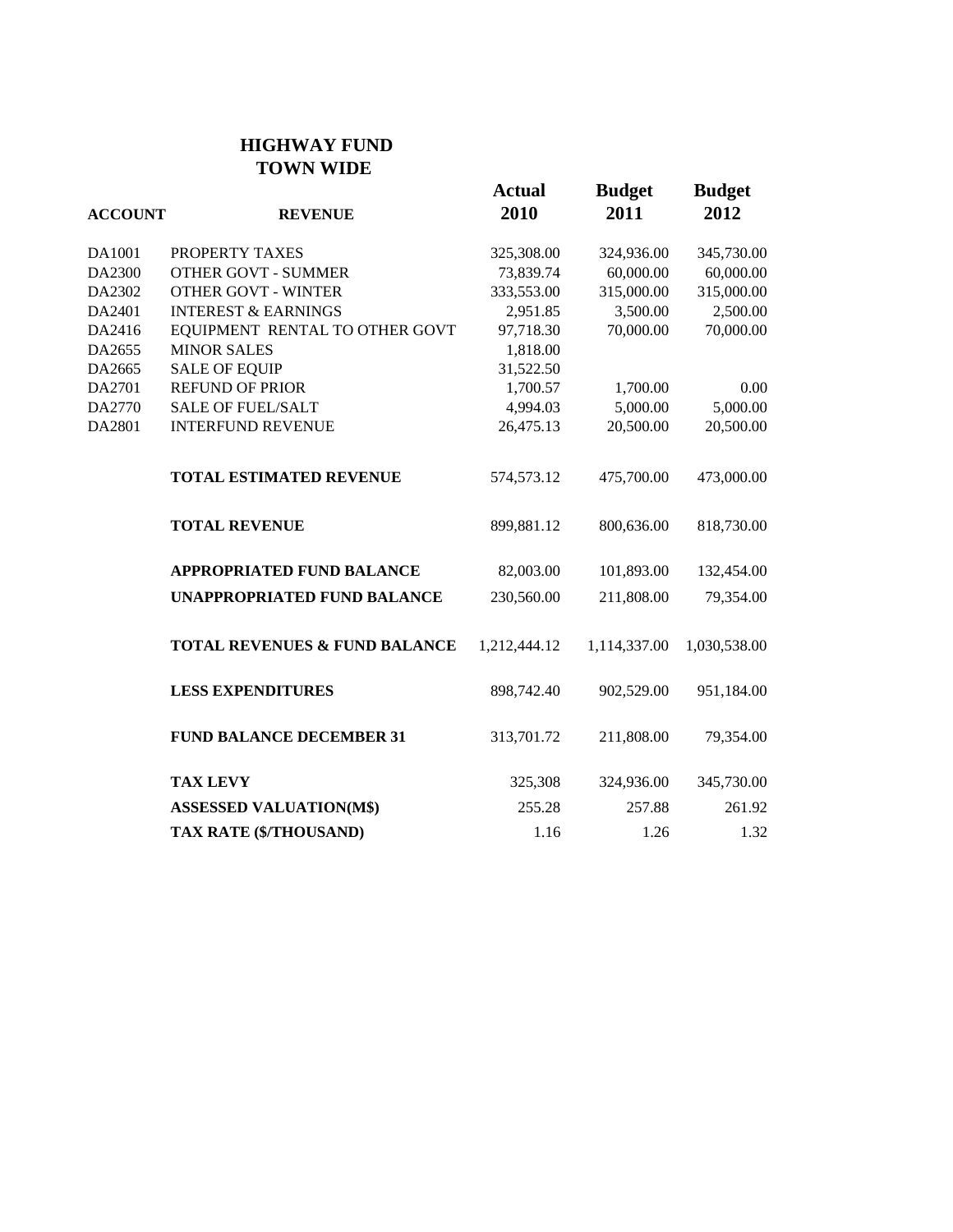## **HIGHWAY FUND OUTSIDE OF VILLAGE**

| <b>ACCOUNT</b> | <b>EXPENDITURES</b>                    | <b>Actual</b><br>2010 | <b>Budget</b><br>2011 | <b>Budget</b><br>2012 |
|----------------|----------------------------------------|-----------------------|-----------------------|-----------------------|
| DB5110.1       | <b>ROAD REPAIRS - SERVICES</b>         | 66,537.88             | 62,628.00             | 63,858.00             |
| DB5110.4       | <b>ROAD REPAIRS - CONTRACTUAL</b>      | 123,724.20            | 125,000.00            | 150,000.00            |
| DB 5140.4      | <b>BRUSH &amp; WEEDS - CONTRACTUAL</b> |                       |                       |                       |
| DB9010.8       | <b>STATE RETIREMENT</b>                | 5,955.00              | 8,500.00              | 9,900.00              |
| DB9030.8       | <b>SOCIAL SECURITY</b>                 | 5,090.15              | 4.791.00              | 4,885.00              |
| DB9040.8       | <b>WORKERS COMPENSATION</b>            | 4,018.95              | 3,900.00              | 6,000.00              |
| DB9055.8       | <b>DISABILITY INSURANCE</b>            | 53.04                 | 100.00                | 100.00                |
| DB9060.8       | <b>MEDICAL INSURANCE</b>               | 14,664.91             | 17.047.00             | 17,000.00             |
|                | <b>TOTAL EXPENDITURES</b>              | 220,044.13            | 221,966.00            | 251,743.00            |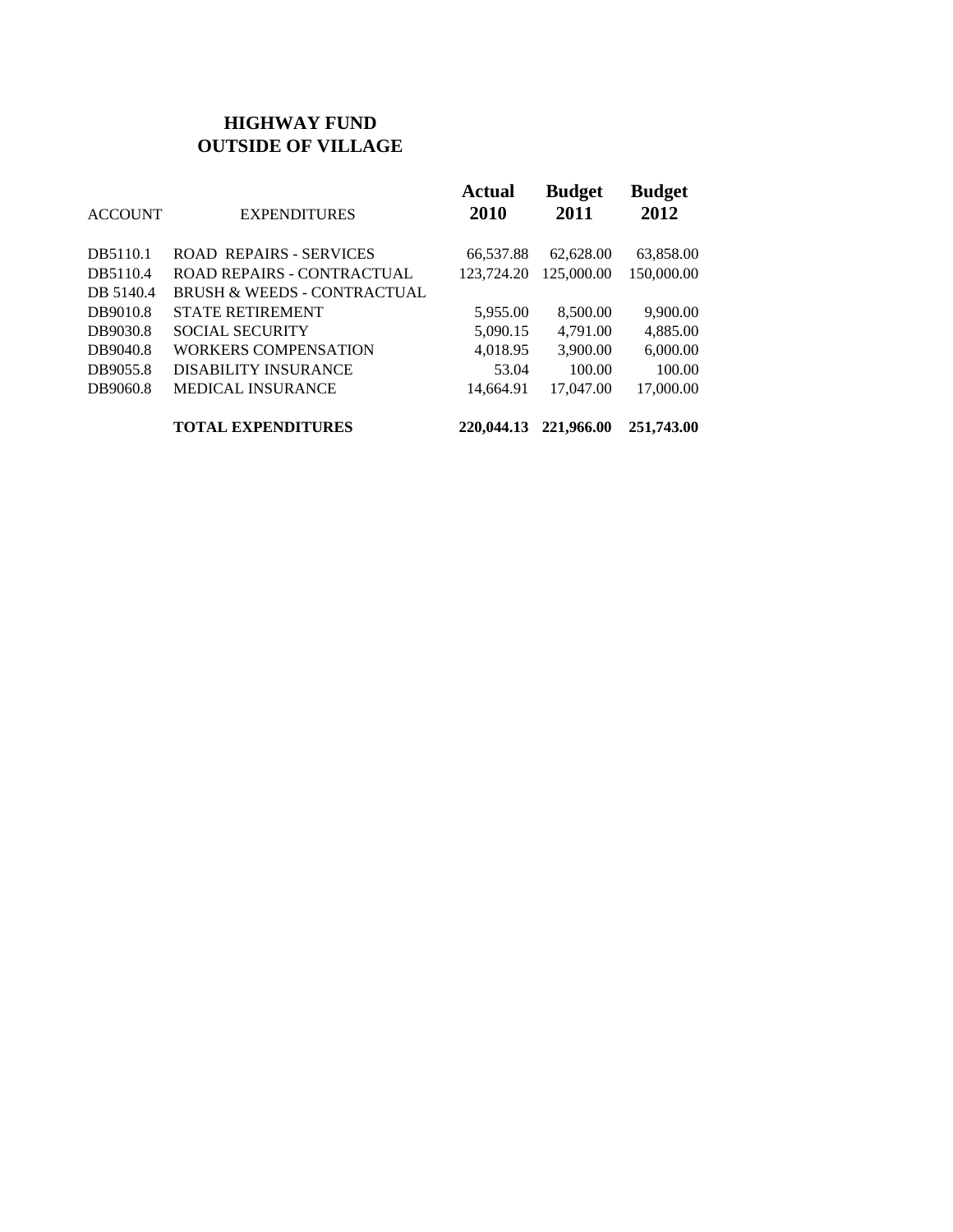#### **HIGHWAY FUND OUTSIDE OF VILLAGE**

| <b>ACCOUNT</b> | <b>REVENUE</b>                           | <b>Actual</b><br>2010 | <b>Budget</b><br>2011 | <b>Budget</b><br>2012 |
|----------------|------------------------------------------|-----------------------|-----------------------|-----------------------|
| DB1001         | PROPERTY TAX                             | 78,439.00             | 71,948.00             | 74,245.00             |
| DB1120         | <b>COUNTY SALES TAX</b>                  | 84,237.75             | 70,000.00             | 85,000.00             |
| DB2401         | <b>INTEREST &amp; EARNINGS</b>           | 1,327.73              | 1,400.00              | 1,100.00              |
| DB2701         | <b>REFUND OF PRIOR</b>                   | 311.37                |                       |                       |
| DB3501         | <b>CHIPS</b>                             | 39,379.78             | 30,000.00             | 39,000.00             |
|                | <b>TOTAL ESTIMATED REVENUE</b>           | 125,256.63            | 101,400.00            | 125,100.00            |
|                | <b>TOTAL REVENUE</b>                     | 203,695.63            | 173,348.00            | 199,345.00            |
|                | <b>APPROPRIATED FUND BALANCE</b>         | 15,120.00             | 48,618.00             | 52,398.00             |
|                | <b>UNAPPROPRIATED FUND BALANCE</b>       | 242,580.00            | 192,733.00            | 140,335.00            |
|                | <b>TOTAL REVENUES &amp; FUND BALANCE</b> | 461,395.63            | 414,699.00            | 392,078.00            |
|                | <b>LESS EXPENDITURES</b>                 | 220,044.13            | 221,966.00            | 251,743.00            |
|                | <b>FUND BALANCE DECEMBER 31</b>          | 241,351.50            | 192,733.00            | 140,335.00            |
|                | <b>TAX LEVY</b>                          | 78,439                | 71,948                | 74,245                |
|                | <b>ASSESSED VALUATION(M\$)</b>           | 170.52                | 171.31                | 172.66                |
|                | TAX RATE (\$/THOUSAND)                   | 0.46                  | 0.42                  | 0.43                  |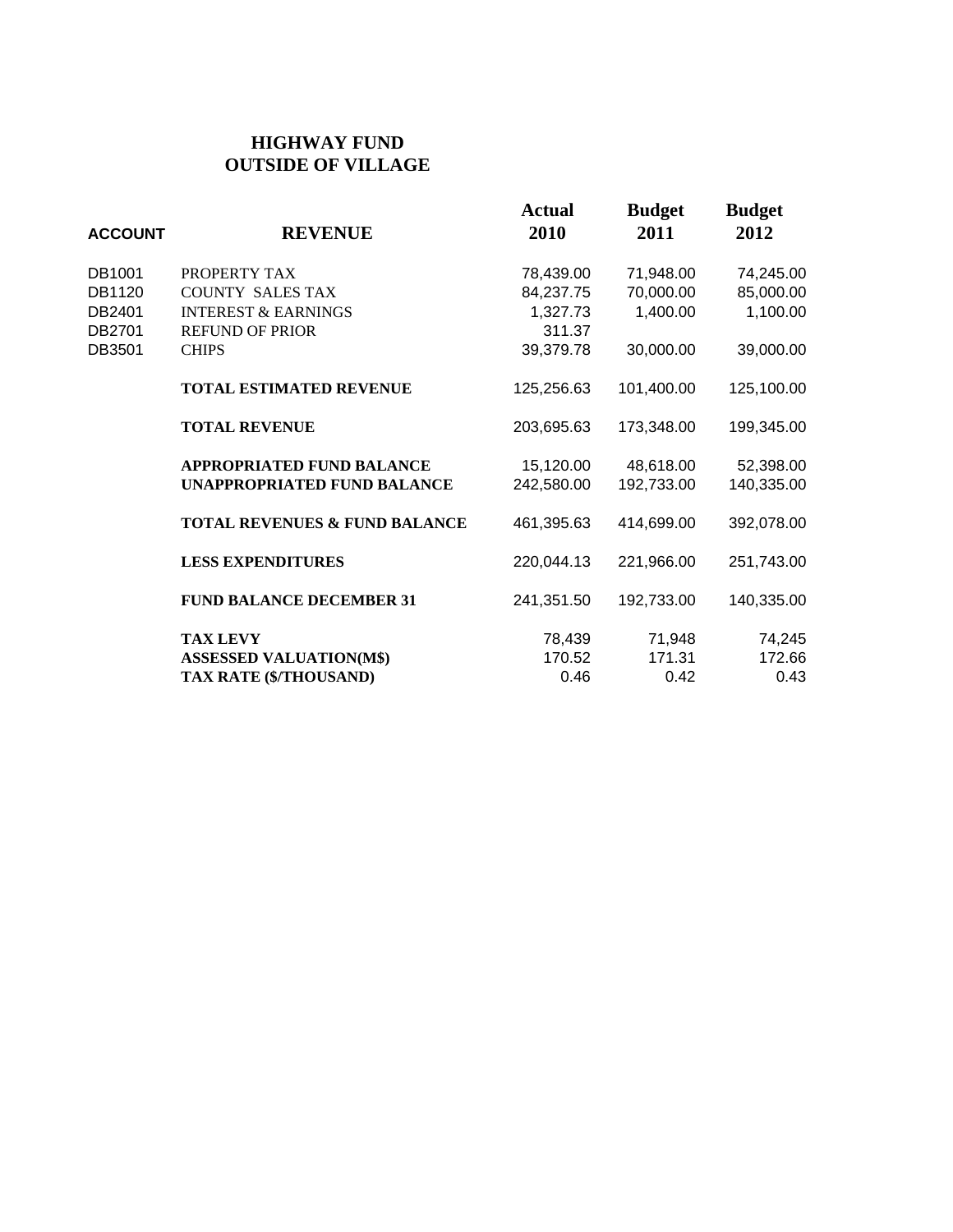# **GENERAL FUND OUTSIDE OF VILLAGE**

| Acct     | <b>EXPENDITURES</b>              | <b>Actual</b><br>2010 | <b>Budget</b><br>2011 | <b>Budget</b><br>2012 |
|----------|----------------------------------|-----------------------|-----------------------|-----------------------|
| B1620.4  | <b>BUILDING - CONTRACTUAL</b>    | 12,778.44             | 10,000.00             | 13,000.00             |
| B3620.10 | BLDG INSPECTOR - SERVICES/CLERK  | 17,889.89             | 19,290.00             | 19,290.00             |
| B3620.11 | <b>BLDG INSPECTOR - SERVICES</b> | 46,592.98             | 47,522.00             | 48,919.00             |
| B3620.21 | BLDG INSPECTOR - EQUIPMENT       |                       |                       |                       |
| B3620.41 | BLDG INSPECTOR - CONTRACTUAL     | 3,025.15              | 5,460.00              | 5,460.00              |
| B3620.12 | FIRE MARSHALL - SERVICES         | 10,001.77             | 22,338.00             | 31,000.00             |
| B3620.22 | FIRE MARSHALL - EQUIPMENT        |                       |                       |                       |
| B3620.42 | FIRE MARSHALL - CONTRACTUAL      | 63.81                 | 450.00                | 1,250.00              |
| B7320.4  | YOUTH PROGRAM                    | 1,160.00              | 1,200.00              | 1,210.00              |
| B8010.1  | <b>ZONING BOARD - SERVICES</b>   | 214.05                | 425.00                | 425.00                |
| B8010.2  | ZONING BOARD - EQUIPMENT         |                       |                       |                       |
| B8010.4  | ZONING - CONTRACTUAL             | 587.59                | 225.00                | 225.00                |
| B8020.1  | PLANNING BOARD - SERVICES        | 391.26                | 1,200.00              | 1,200.00              |
| B8020.21 | PLANNING - EQUIPMENT             |                       |                       |                       |
| B8020.4  | PLANNING - CONTRACTUAL           | 4,333.07              | 8,000.00              | 5,000.00              |
| B8020.42 | <b>ENVRNMT BOARD</b>             | 780.00                |                       |                       |
| B8160.4  | REFUSE - CONTRACTUAL             | 13,732.73             | 25,800.00             | 20,500.00             |
| B9010.8  | <b>STATE RETIREMENT</b>          | 9,221.00              | 13,100.00             | 15,200.00             |
| B9030.8  | <b>SOCIAL SECURITY</b>           | 5,970.20              | 6,945.00              | 7,714.00              |
| B9040.8  | <b>WORKERS COMPENSATION</b>      | 1,154.32              | 1,000.00              | 1,700.00              |
| B9055.8  | <b>DISABILITY INSURANCE</b>      | 95.82                 | 200.00                | 200.00                |
| B9060.8  | MEDICAL INSURANCE                | 14,300.96             | 16,333.00             | 15,888.00             |
| B9950.92 | TRANSFER TO CAPITAL FUND         | 0.00                  | 0.00                  | 0.00                  |
|          | <b>TOTAL EXPENDITURES</b>        | 142,293.04            | 179,488.00            | 188,181.00            |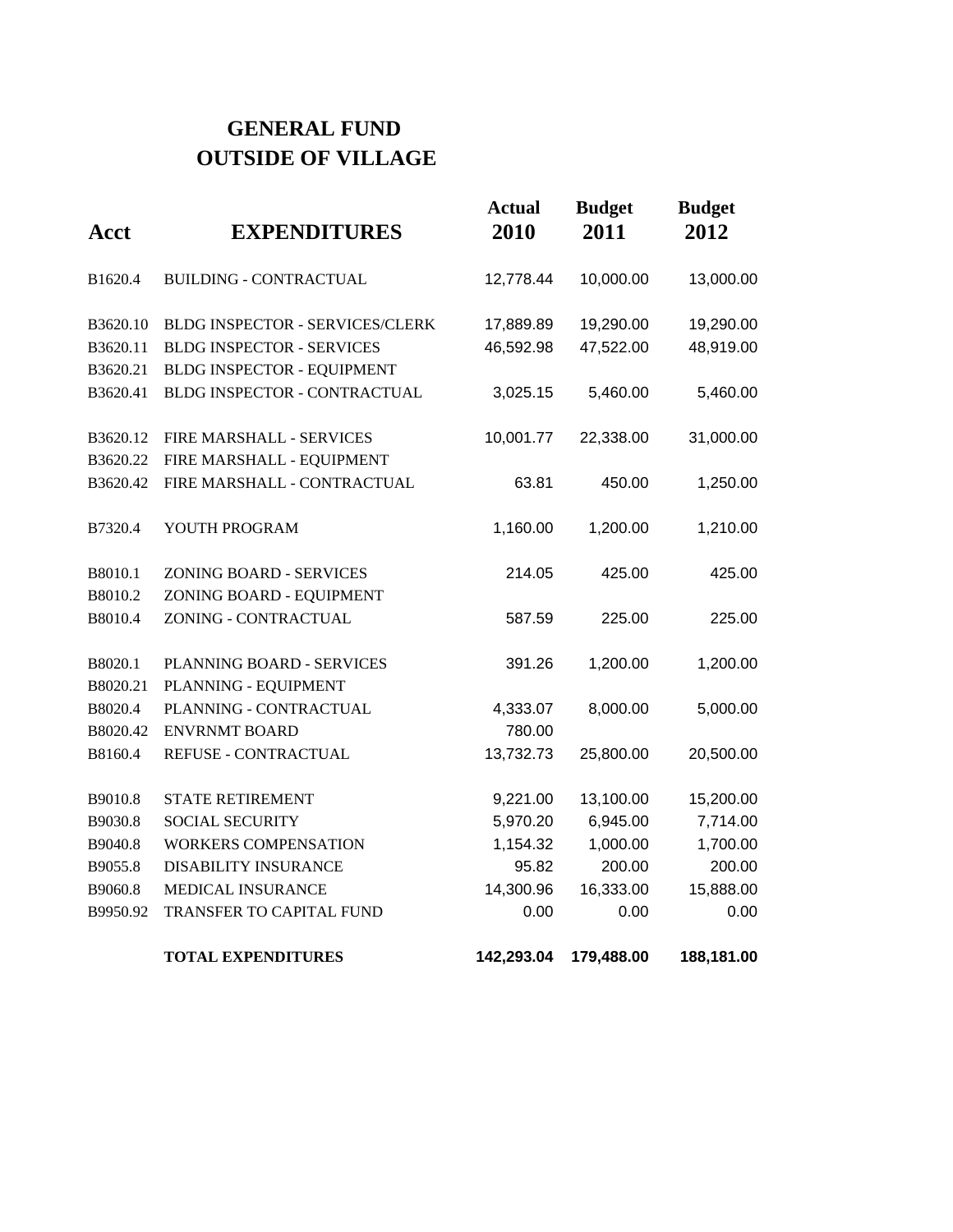#### **GENERAL FUND OUTSIDE OF VILLAGE**

| <b>REVENUE</b>                           | <b>Actual</b><br>2010 | <b>Budget</b><br>2011 | <b>Budget</b><br>2012 |
|------------------------------------------|-----------------------|-----------------------|-----------------------|
| PROPERTY TAXES                           | 15,347.00             | 25,696.00             | 25,900.00             |
| PAYMENTS IN LIEU OF TAX                  |                       |                       |                       |
| <b>COUNTY SALES TAX</b>                  | 84,237.75             | 70,000.00             | 85,000.00             |
| <b>ZONING FEES</b>                       | 12,407.64             | 5,000.00              | 5,000.00              |
| <b>INTEREST &amp; EARNINGS</b>           | 948.46                | 1,300.00              | 800.00                |
| <b>FORFEITED DEPOSITS</b>                |                       |                       |                       |
| REFUNDS OF PRIOR YR EXPENSE              | 71.86                 |                       |                       |
| MISC REVENUES (VILLAGE)                  | 27,106.00             | 26,000.00             | 27,000.00             |
| <b>ESTIMATED REVENUE</b>                 | 124,771.71            | 102,300.00            | 117,800.00            |
| <b>TOTAL REVENUE</b>                     | 140,118.71            | 127,996.00            | 143,700.00            |
| <b>APPROPRIATED FUND BALANCE</b>         | 53,024.00             | 51,492.00             | 44,481.00             |
| <b>UNAPPROPRIATED FUND BALANCE</b>       | 169,634.00            | 168,992.00            | 124,511.00            |
| <b>TOTAL REVENUES &amp; FUND BALANCE</b> | 362,776.71            | 348,480.00            | 312,692.00            |
| <b>DEDUCT EXPENDITURES</b>               | 142,293.04            | 179,488.00            | 188,181.00            |
| <b>FUND BALANCE DECEMBER 31</b>          | 220,484.67            | 168,992.00            | 124,511.00            |
| TAX LEVY TOWN OUTSIDE VILLAGE            | 15,347.00             | 25,696.00             | 25,900.00             |
| <b>ASSESSED VALUATION(M\$)</b>           | 170.52                | 171.30                | 172.66                |
| TAX RATE (\$/THOUSAND)                   | 0.09                  | 0.15                  | 0.15                  |
|                                          |                       |                       |                       |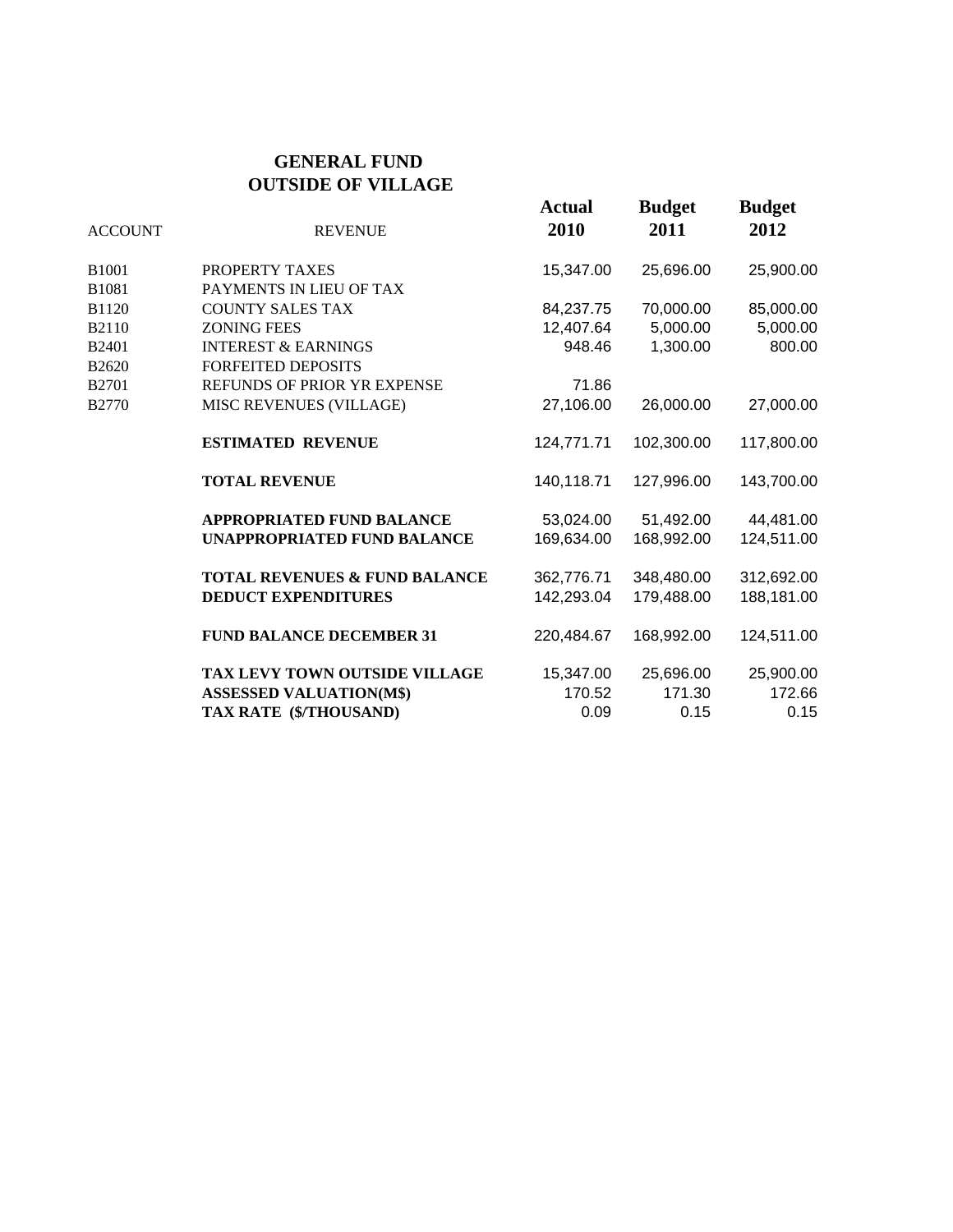## **GENERAL FUND TOWN WIDE**

|                |                                    | <b>Actual</b> | <b>Budget</b> | <b>Budget</b> |
|----------------|------------------------------------|---------------|---------------|---------------|
| <b>ACCOUNT</b> | <b>EXPENDITURES</b>                | 2010          | 2011          | 2012          |
| A1010.1        | <b>TOWN BOARD - SERVICES</b>       | 25,640.00     | 26,153.00     | 26,676.00     |
| A1010.2        | TOWN BOARD - EQUIPMENT             |               |               |               |
| A1010.4        | TOWN BOARD - CONTRACTUAL           | 0.00          | 15,000.00     | 15,000.00     |
| A1010.41       | TOWN BOARD - ECONOMIC COMMISSION   | 0.00          | 10,000.00     | 0.00          |
| A1110.1        | <b>JUSTICES - SERVICES</b>         | 26,620.00     | 27,152.00     | 31,224.00     |
| A1110.11       | <b>JUSTICES - COURT ATTENDANT</b>  | 1,217.71      | 1,600.00      | 1,600.00      |
| A1110.2        | <b>JUSTICES - EQUIPMENT</b>        | 0.00          |               |               |
| A1110.4        | <b>JUSTICES - CONTRACTUAL</b>      | 11,289.13     | 10,075.00     | 12,000.00     |
| A1130.1        | <b>COURT CLERK - SERVICES</b>      | 25,090.63     | 25,953.00     | 26,472.00     |
| A1220.1        | SUPERVISOR - SERVICES              | 22,280.00     | 22,726.00     | 23,181.00     |
| A1220.11       | SUPERVISOR - DEPUTY SERVICES       | 720.00        | 734.00        | 749.00        |
| A1220.12       | <b>SUPERVISOR - CLERK</b>          | 0.00          |               |               |
| A1220.4        | SUPERVISOR - CONTRACTUAL           | 554.91        | 1,000.00      | 1,000.00      |
| A1330.4        | TAX COLLECTION - CONTRACTUAL       | 1,119.83      | 2,600.00      | 2,600.00      |
| A1340.1        | <b>BUDGET OFFICER - SERVICES</b>   | 25,750.00     | 26,265.00     | 26,790.00     |
| A1340.2        | <b>BUDGET - EQUIPMENT</b>          | 0.00          |               |               |
| A1340.4        | <b>BUDGET - CONTRACTUAL</b>        | 4,795.98      | 5,200.00      | 5,000.00      |
| A1355.1        | <b>ASSESSOR - SERVICES</b>         | 23,113.76     | 23,695.00     | 24,169.00     |
| A1355.2        | ASSESSOR - EQUIPMENT               | 0.00          | 0.00          | 500.00        |
| A1355.4        | ASSESSOR - CONTRACTUAL             | 6,293.29      | 5,930.00      | 5,720.00      |
| A1410.1        | TOWN CLERK - SERVICES              | 47,380.00     | 48,328.00     | 49,295.00     |
| A1410.11       | TOWN CLERK - DEPUTY CLERK SERVICES | 35,727.54     | 37,822.00     | 38,578.00     |
| A1410.2        | TOWN CLERK - EQUIPMENT             | 0.00          | 500.00        | 500.00        |
| A1410.4        | TOWN CLERK - CONTRACTUAL           | 1,482.38      | 4,000.00      | 8,000.00      |
| A1420.4        | ATTORNEY - CONTRACTUAL             | 19,179.96     | 19,564.00     | 19,955.00     |
| A1420.41       | ATTORNEY - LITIGATION CONTRACTUAL  | 17,792.65     | 14,000.00     | 14,000.00     |
| A1440.4        | ENGINEER - CONTRACTUAL             | 9,350.25      | 10,300.00     | 10,300.00     |
| A1450.1        | <b>ELECTIONS - SERVICES</b>        |               |               |               |
| A1450.4        | ELECTIONS - CONTRACTUAL            | 5,685.00      | 6,000.00      | 6,000.00      |
| A1460.1        | RECORDS MANAGEMENT - SERVICES      | 66.41         | 1,000.00      | 1,000.00      |
| A1460.4        | RECORDS MANAGEMENT - CONTRACTUAL   | 419.00        | 1,500.00      | 1,500.00      |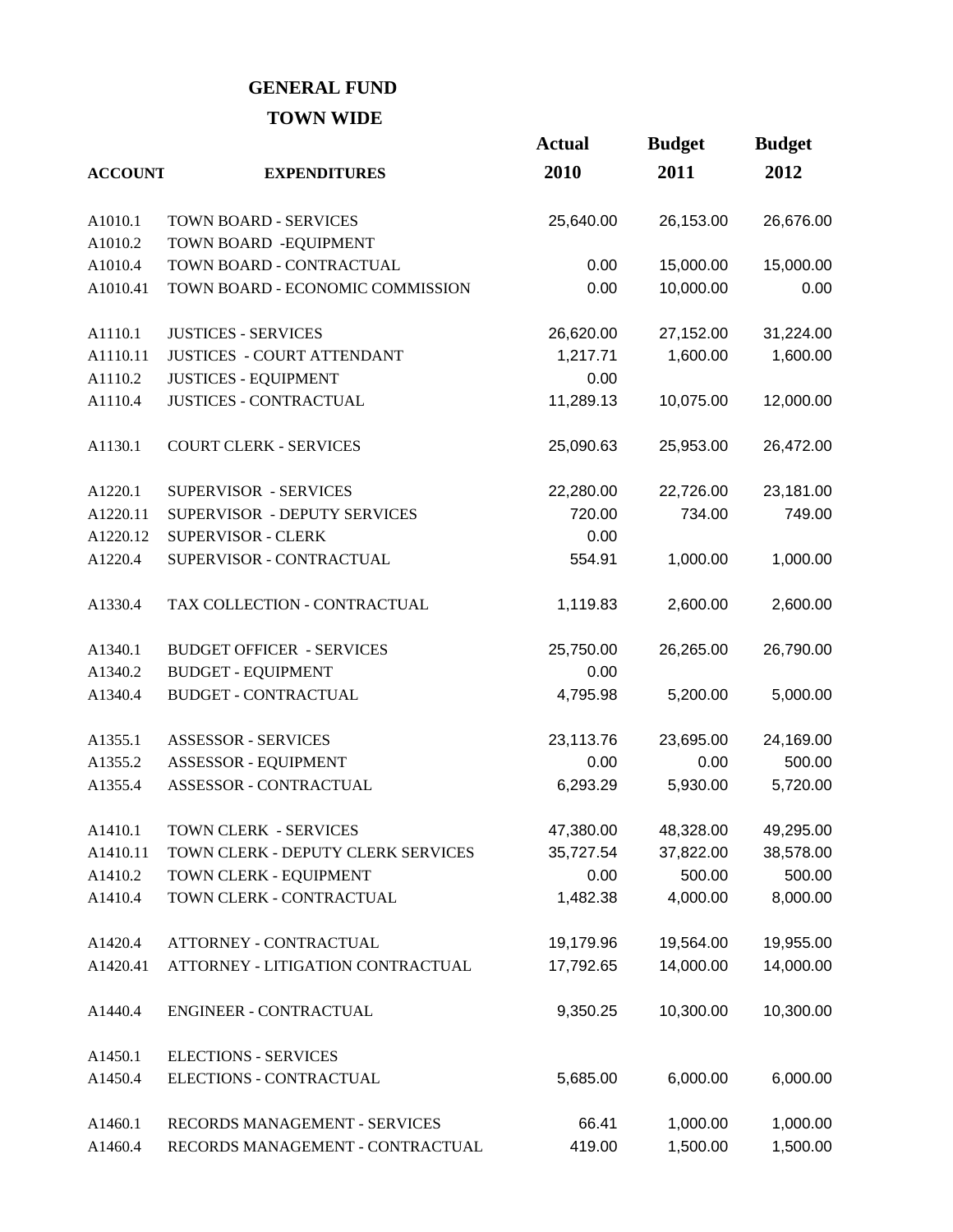| A1480.1  | PUBLIC INFORMATION - SERVICES           |           | 5,000.00  | 5,000.00  |
|----------|-----------------------------------------|-----------|-----------|-----------|
| A1480.4  | PUBLIC INFORMATION - CONTRACTUAL        | 2,309.68  | 5,000.00  | 4,000.00  |
|          |                                         |           |           |           |
| A1620.2  | <b>BUILDING - EQUIPMENT</b>             | 375.92    | 1,000.00  | 1,000.00  |
| A1620.4  | <b>BUILDING - Cleaning/Supplies</b>     | 33,402.02 | 36,000.00 | 36,000.00 |
|          | A1620.405 BUILDING-RENT-OTHER BUILDINGS | 0.00      | 0.00      | 0.00      |
| A1620.42 | <b>BUILDING - UTILITIES-Phone</b>       | 4,584.58  | 5,000.00  | 5,000.00  |
| A1620.43 | <b>BUILDING - UTILITIES-Elect</b>       | 10,820.04 | 13,000.00 | 13,000.00 |
| A1620.44 | <b>BUILDING - UTILITIES-Gas</b>         | 5,025.37  | 8,000.00  | 8,000.00  |
| A1660.4  | CENTRAL STOREROOM SUPPLIES              | 1,932.85  | 2,500.00  | 2,500.00  |
| A1660.42 | CENTRAL EQUIPMENT MAINTENANCE           | 588.89    | 1,200.00  | 1,200.00  |
| A1670.4  | CENTRAL PRINTING & MAILING              | 2,981.60  | 6,500.00  | 6,500.00  |
| A1680.2  | DATA PROCESSING - EQUIPMENT             | 0.00      | 1,000.00  | 1,000.00  |
| A1680.4  | DATA PROCESSING - CONTRACTUAL           | 8,704.25  | 10,000.00 | 10,000.00 |
| A1910.4  | <b>INSURANCE</b>                        | 37,306.04 | 40,000.00 | 40,000.00 |
| A1920.4  | ASSOCIATION OF TOWNS DUES               | 1,099.00  | 1,099.00  | 1,100.00  |
| A1930.4  | <b>JUDGEMENTS &amp; CLAIMS</b>          | 1,650.90  | 2,000.00  | 2,000.00  |
| A1990.4  | <b>CONTINGENT</b>                       | 0.00      | 40,500.00 | 40,500.00 |
| A3189.1  | <b>CROSSING GUARDS- SERVICES</b>        | 5,360.82  | 5,500.00  | 0.00      |
| A3189.2  | <b>CROSSING GUARD - EQUIPMENT</b>       |           |           |           |
| A3189.4  | CROSSING GUARD - CONTRACTUAL            | 0.00      | 100.00    | 0.00      |
| A3510.1  | DOG CONTROL OFFICER SERVICES            | 11,895.49 | 12,750.00 | 13,005.00 |
| A3510.2  | DOG CONTROL - EQUIPMENT                 | 18664     | 0.00      | 0.00      |
|          | DOG CONTROL - CONTRACTUAL               |           |           |           |
| A3510.4  |                                         | 2,797.52  | 3,110.00  | 3,110.00  |
| A5010.1  | HIGHWAY SUPERINTENDENT - SERVICES       | 63,600.00 | 64,872.00 | 66,170.00 |
| A5010.11 | HIGHWAY CLERK - SERVICES                | 11,415.27 | 12,820.00 | 12,820.00 |
| A5010.4  | HIGHWAY SUPT - CONTRACTUAL              | 704.00    | 1,200.00  | 1,200.00  |
| A5132.2  | HWY GARAGE - EQUIPMENT                  | 18,061.21 | 2,000.00  | 2,000.00  |
| A5132.4  | HWY GARAGE - CONTRACTUAL                | 21,437.97 | 30,300.00 | 30,300.00 |
| A5182.4  | STREET LIGHTING - CONTRACTUAL           | 12,339.48 | 12,500.00 | 13,000.00 |
| A6510.4  | VETERANS SERVICE - CONTRACTUAL          | 300.00    | 300.00    | 300.00    |
| A6772.1  | SENIOR CENTER - STAFF SERVICES          | 25,112.01 | 29,300.00 | 29,300.00 |
| A6772.2  | SENIOR CENTER - EQUIPMENT               | 909.23    | 1,000.00  | 1,000.00  |
| A6772.4  | SENIOR CENTER - CONTRACTUAL             | 22,304.36 | 21,000.00 | 23,000.00 |
| A6772.41 | SENIOR CENTER - TRANSPORTATION          | 0.00      | 100.00    | 100.00    |
| A7110.4  | PARKS - CONTRACTUAL                     | 9,419.89  | 11,450.00 | 11,450.00 |
| A7310.1  | YOUTH RECREATION - SERVICES             | 23,937.08 | 34,000.00 | 34,000.00 |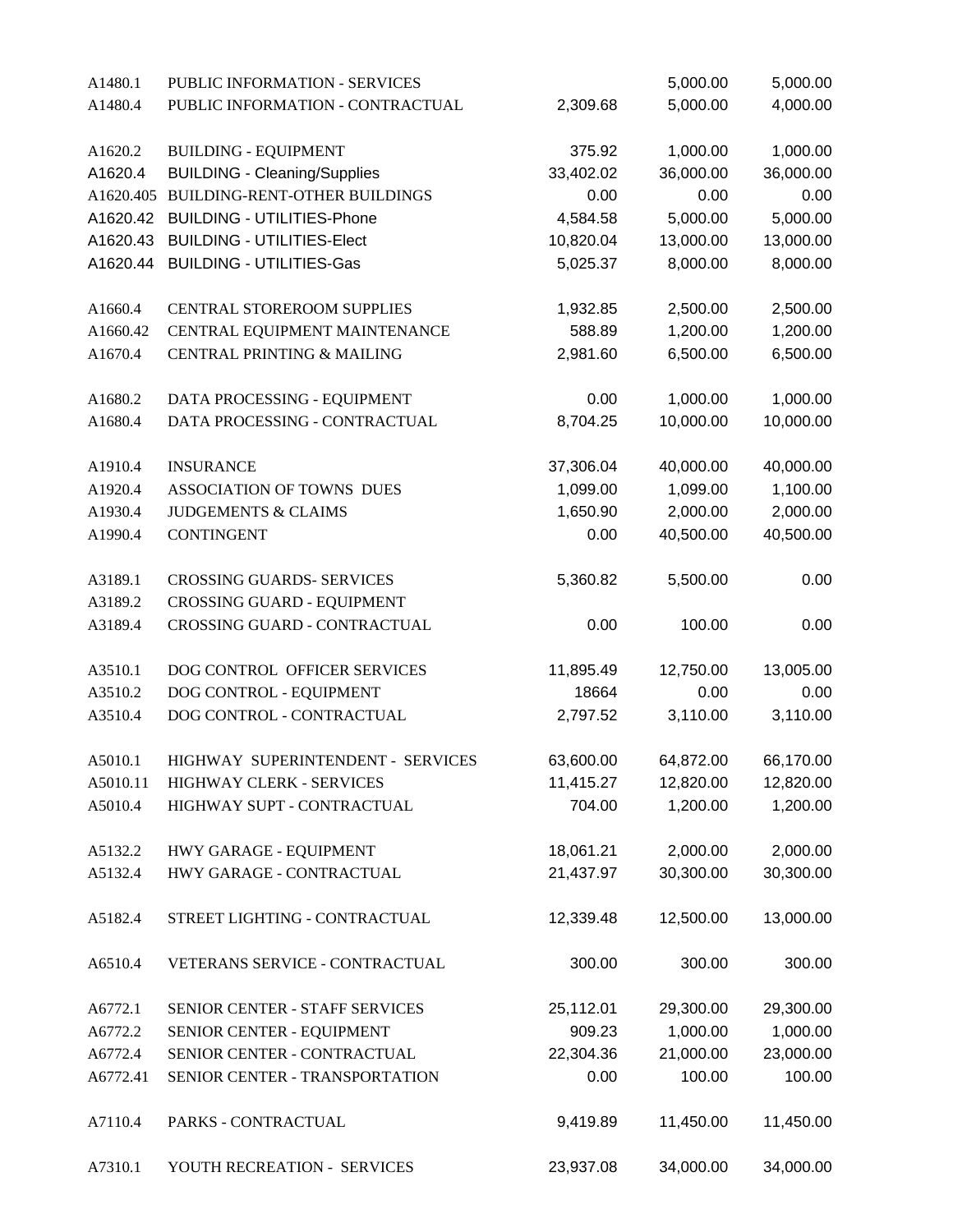| A7310.11 | <b>ASSETS -SERVICES</b>        | 4,000.00   | 4,080.00   | 4,080.00   |
|----------|--------------------------------|------------|------------|------------|
| A7310.12 | YOUTH COURT                    | 4,000.00   | 4,080.00   | 4,080.00   |
| A7310.4  | YOUTH RECREATION - CONTRACTUAL | 11,158.65  | 20,000.00  | 13,100.00  |
| A7310.41 | YOUTH BOARD - CONTRACTUAL      | 445.85     | 1,000.00   | 1,000.00   |
| A7410.4  | LIBRARY - CONTRACTUAL          | 114,020.00 | 116,300.00 | 118,626.00 |
| A7510.1  | HISTORIAN - SERVICES           | 3,208.00   | 3,272.00   | 3,337.00   |
| A7510.2  | HISTORIAN - EQUIPMENT          |            |            |            |
| A7510.4  | HISTORIAN - CONTRACTUAL        | 1,090.63   | 700.00     | 700.00     |
| A7520.4  | DONNELLY HOUSE - CONTRACTUAL   | 6,729.76   | 10,000.00  | 10,000.00  |
| A7620.4  | ADULT RECREATION - CONTRACTUAL | 4,000.00   | 4,000.00   | 4,000.00   |
| A8090.4  | ENVIRONMENTAL REVIEW           | 0.00       | 1,200.00   | 0.00       |
| A8810.4  | CEMETERIES - CONTRACTUAL       | 600.00     | 600.00     | 600.00     |
| A9010.8  | <b>STATE RETIREMENT</b>        | 30,803.00  | 45,255.00  | 56,500.00  |
| A9030.8  | <b>SOCIAL SECURITY</b>         | 29,210.91  | 31,245.00  | 33,048.00  |
| A9040.8  | <b>WORKERS COMPENSATION</b>    | 5,019.68   | 6,000.00   | 7,700.00   |
| A9050.8  | <b>UNEMPLOYMENT</b>            | 0.00       | 300.00     | 0.00       |
| A9055.8  | <b>DISABILITY INSURANCE</b>    | 804.22     | 1,200.00   | 1,000.00   |
| A9060.8  | MEDICAL INSURANCE              | 39,236.58  | 44,494.00  | 25,000.00  |
| A9060.8  | MEDICAL INSURANCE - RETIREES   | 3,468.12   | 3,933.00   | 9,800.00   |
| A9710.7  | <b>BOND INTEREST</b>           | 48,537.53  | 47,225.00  | 45,804.00  |
| A9710.6  | <b>BOND PRIN</b>               | 30,000.00  | 30,000.00  | 35,000.00  |
| A9950.92 | TRANSFER TO CAPITAL FD         | 0.00       | 0.00       | 0.00       |
|          |                                |            |            |            |

**TOTAL EXPENDITURES 1,006,940.83 1,142,082.00 1,142,739.00**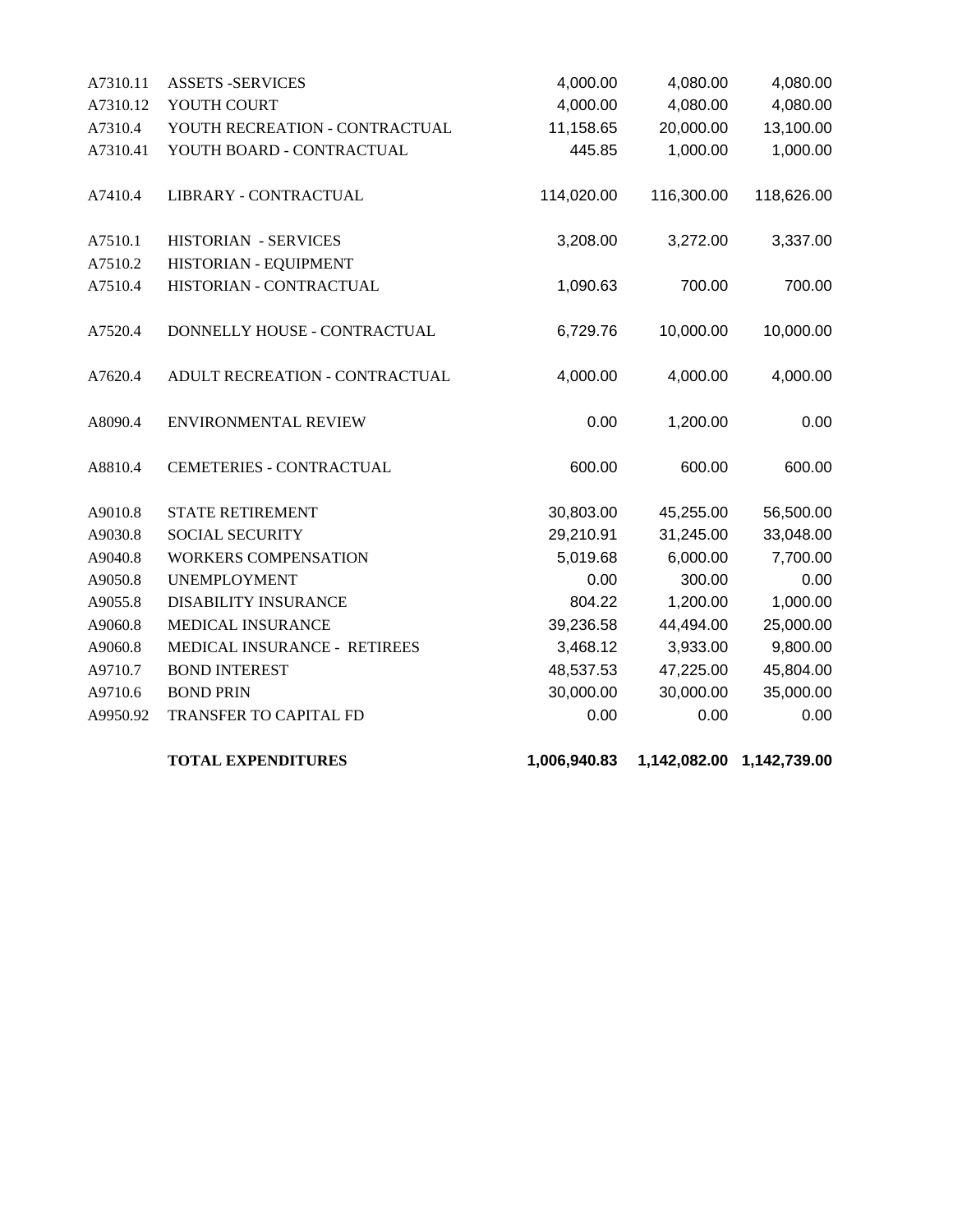#### **GENERAL FUND TOWN WIDE**

|       | <b>REVENUE</b>                      | <b>Actual</b><br>2010 | <b>Budget</b><br>2011 | <b>Budget</b><br>2012 |
|-------|-------------------------------------|-----------------------|-----------------------|-----------------------|
| A1001 | PROPERTY TAXES                      | 619,634.00            | 642,135.00            | 652,174.00            |
| A1081 | PAYMENTS IN LIEU OF TAXES           | 0.00                  | 0.00                  | 0.00                  |
|       | A1090 INTEREST/ PENALTIES ON TAXES  | 15,297.44             | 10,000.00             | 12,000.00             |
|       | A1255 CLERK FEES                    | 1,192.29              | 1,200.00              | 1,200.00              |
|       | A1550 DOG CONTROL FEES              | 1,023.00              | 500.00                | 500.00                |
|       | A1972 NUTRITION CENTER RECEIPTS     | 8,044.64              | 9,000.00              | 8,000.00              |
| A2001 | <b>RECREATION FEES</b>              | 19,314.56             | 28,000.00             | 28,000.00             |
|       | A2025 FREEMAN PARK FEES             | 1,475.00              | 1,800.00              | 1,500.00              |
|       | A2238 Other Gov-Election            | 5,685.00              | 6,000.00              | 6,000.00              |
|       | A2300 TRANSPORTATION SERVICES       | 5,531.55              | 10,000.00             | 6,000.00              |
| A2401 | <b>INTEREST &amp; EARNINGS</b>      | 4,788.61              | 4,500.00              | 4,000.00              |
|       | A2410 REAL PROPERTY RENTAL          | 4,068.11              | 5,000.00              | 5,000.00              |
|       | A2450 COMMISSIONS CABLE FRANCHISE   | 27,672.00             | 27,000.00             | 29,000.00             |
|       | A2530 GAMES OF CHANCE               | 20.00                 | 50.00                 | 50.00                 |
|       | A2544 DOG LICENSES                  | 7,330.41              | 6,300.00              | 7,500.00              |
|       | A2610 FINES & FORFEITED BAIL        | 152,989.77            | 140,000.00            | 140,000.00            |
| A2655 | <b>MINOR SALES</b>                  | 37.45                 | 50.00                 | 50.00                 |
| A2665 | <b>SALE OF EQUIPMENT</b>            | 3,600.00              |                       |                       |
| A2701 | <b>REFUND PRIOR</b>                 | 4,381.37              | 0.00                  | 0.00                  |
| A2705 | <b>DONATIONS</b>                    | 4,610.00              | 4,600.00              | 4,600.00              |
| A2770 | MISCELLANEOUS REVENUE               | 646.49                | 0.00                  | 0.00                  |
|       | A2810 INTERFUND                     | 17,576.44             | 9,500.00              | 13,000.00             |
| A3001 | NYS PER CAPITA AID                  | 19,892.00             | 20,000.00             | 20,000.00             |
|       | A3005 NYS MORTGAGE TAX              | 54,853.15             | 50,000.00             | 55,000.00             |
| A3040 | TAX MAPS & ASSESSMENTS              | 0.00                  | 10,300.00             | 0.00                  |
|       | A3089 NYS AID - STAR                | 0.00                  | 800.00                | 0.00                  |
|       | A4772 FEDERAL NUTRITION AID         | 30,689.00             | 20,000.00             | 20,000.00             |
|       | A5050 INTERFUND TRANSFER FOR DEBT   | 0.00                  | 0.00                  | 0.00                  |
|       | <b>TOTAL ESTIMATED REVENUES</b>     | 390,718.28            | 364,600.00            | 361,400.00            |
|       | <b>APPROPRIATED FUND BALANCE</b>    | 158,169.00            | 135,347.00            | 129,165.00            |
|       | <b>UNAPPROP FUND BALANCE</b>        | 403,742.00            | 429,974.00            | 300,809.00            |
|       | PROPERTY TAX                        | 619,634.00            | 642,135.00            | 652,174.00            |
|       | <b>TOTAL REV &amp; FUND BALANCE</b> | 1,572,263.28          | 1,572,056.00          | 1,443,548.00          |
|       | <b>LESS EXPENDITURES</b>            | 1,006,940.83          | 1,142,082.00          | 1,142,739.00          |
|       | <b>FUND BALANCE DECEMBER 31</b>     | 565,321.70            | 429,974.00            | 300,809.00            |
|       | <b>TAX LEVY</b>                     | 619,634.00            | 642,135.00            | 652,174.00            |
|       | <b>ASSESSED VALUATION (M\$)</b>     | 258.18                | 257.88                | 261.92                |
|       | TAX RATE (\$/THOUSAND)              | 2.40                  | 2.49                  | 2.49                  |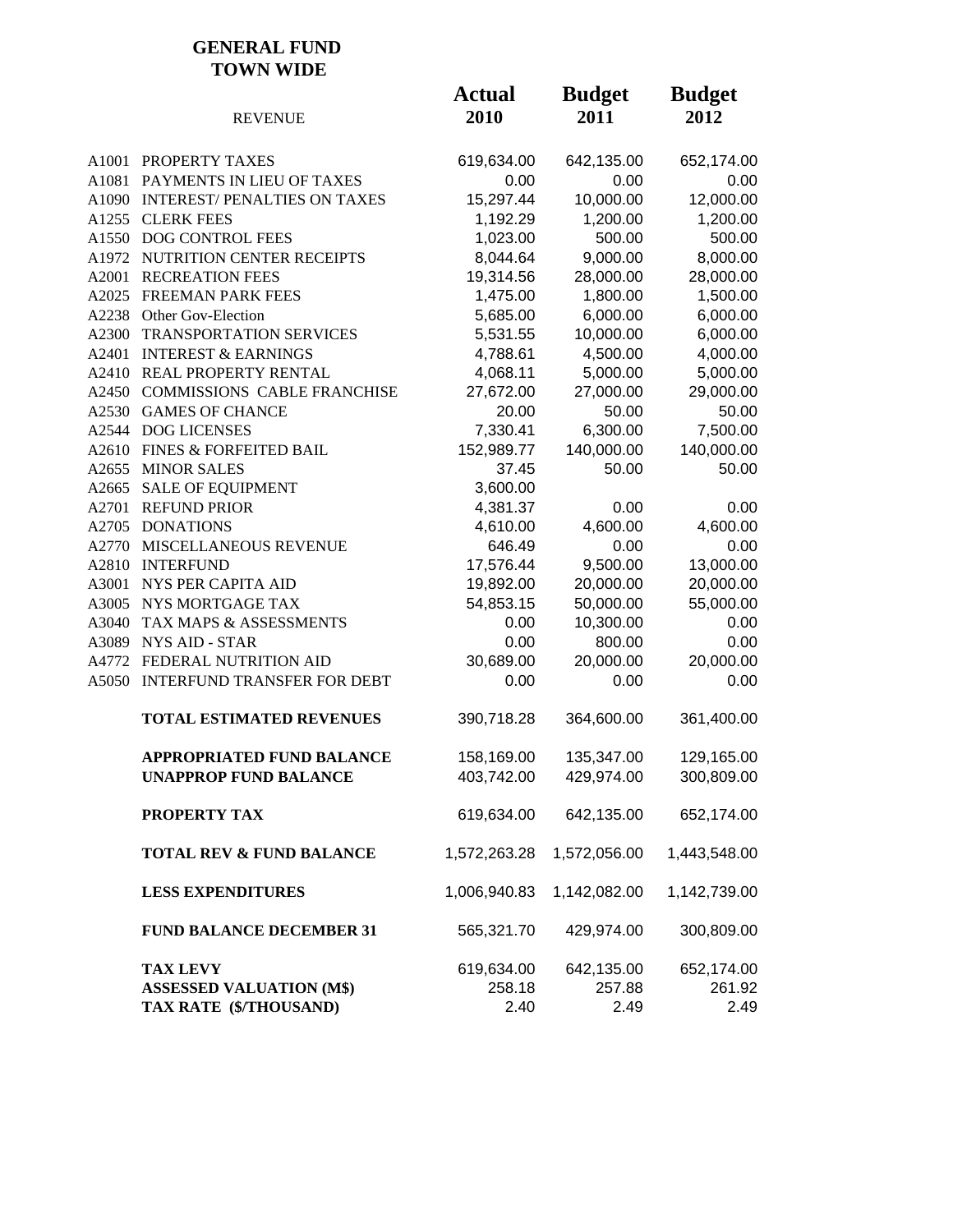#### **Mumford Fire**

| <b>EXPENDITURES</b>         | 2010                             | 2011                             | 2012                               |
|-----------------------------|----------------------------------|----------------------------------|------------------------------------|
| Contract                    | 236,877.00                       | 307,675.00                       | 307,498.00                         |
| Total                       | 236,877.00                       | 307,675.00                       | 307,498.00                         |
| <b>REVENUE</b>              |                                  |                                  |                                    |
| Levy<br>Interest<br>Rentals | 233,877.00<br>2,500.00<br>500.00 | 305,825.00<br>1,350.00<br>500.00 | 305,401.00<br>1,097.00<br>1,000.00 |
|                             | 236,877.00                       | 307,675.00                       | 307,498.00                         |
| Levy                        | 233,877.00                       | 305,825.00                       | 305,401.00                         |
| Assessed Value (k\$)        | 88,817.90                        | 88,803.95                        | 89,290.00                          |
| Tax Rate                    | 2.63                             | 3.44                             | 3.42                               |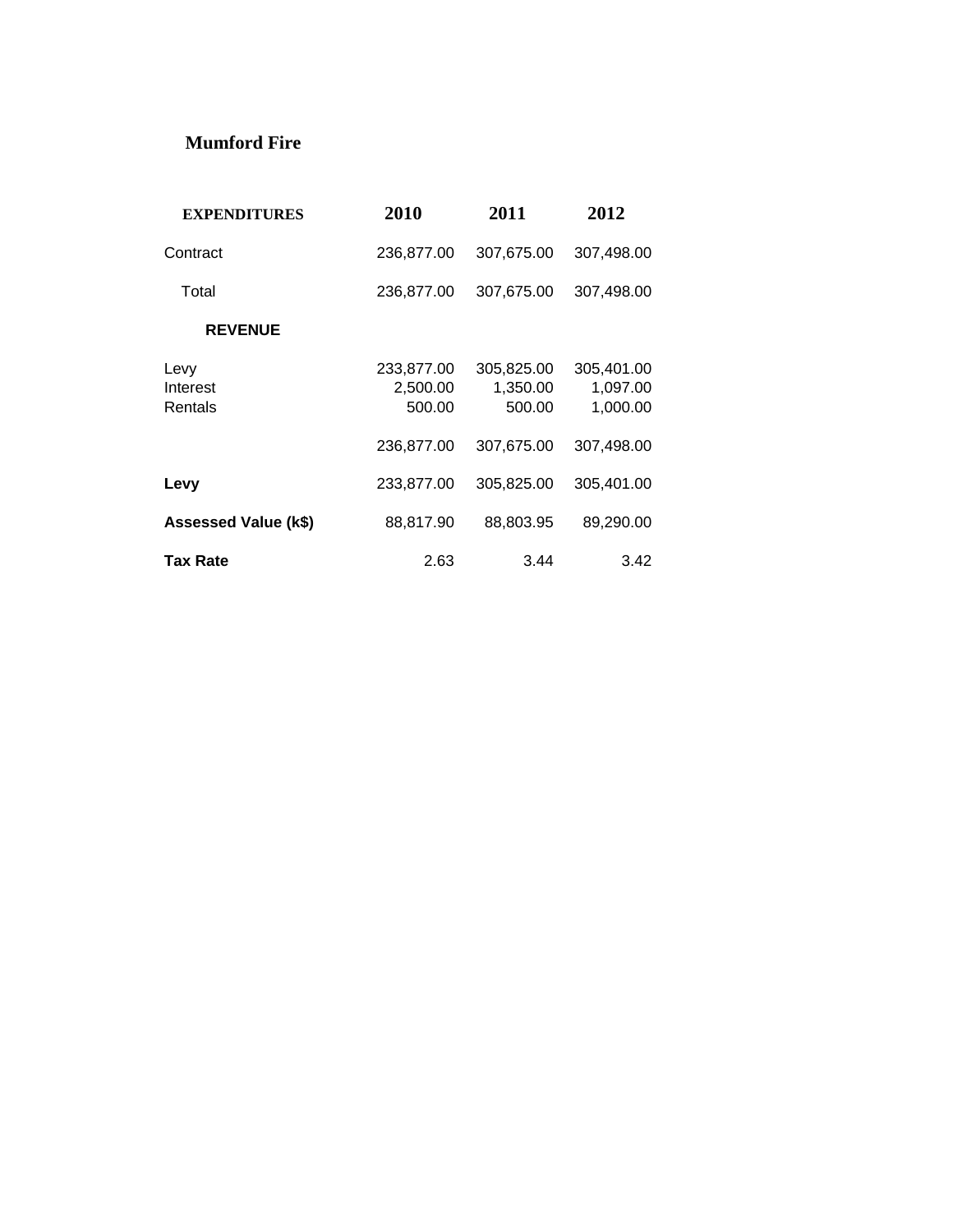#### **WHEATLAND FIRE**

| <b>EXPENDITURES</b>         | 2010               | 2011               | 2012               |
|-----------------------------|--------------------|--------------------|--------------------|
| 3410.4/SF Village Contract  | 176,883.00         | 182,769.00         | 197,612.00         |
| Total                       | 176,883.00         | 182,769.00         | 197,612.00         |
| <b>REVENUE</b>              |                    |                    |                    |
| Interest                    | 176,883.00<br>0.00 | 182,769.00<br>0.00 | 197,612.00<br>0.00 |
|                             | 176,883.00         | 182,769.00         | 197,612.00         |
| Levy                        | 176,883.00         | 182,769.00         | 197,612.00         |
| <b>Assessed Value (k\$)</b> | 88,367.40          | 89,046.30          | 89,830.80          |
| <b>Tax Rate</b>             | 2.01               | 2.06               | 2.20               |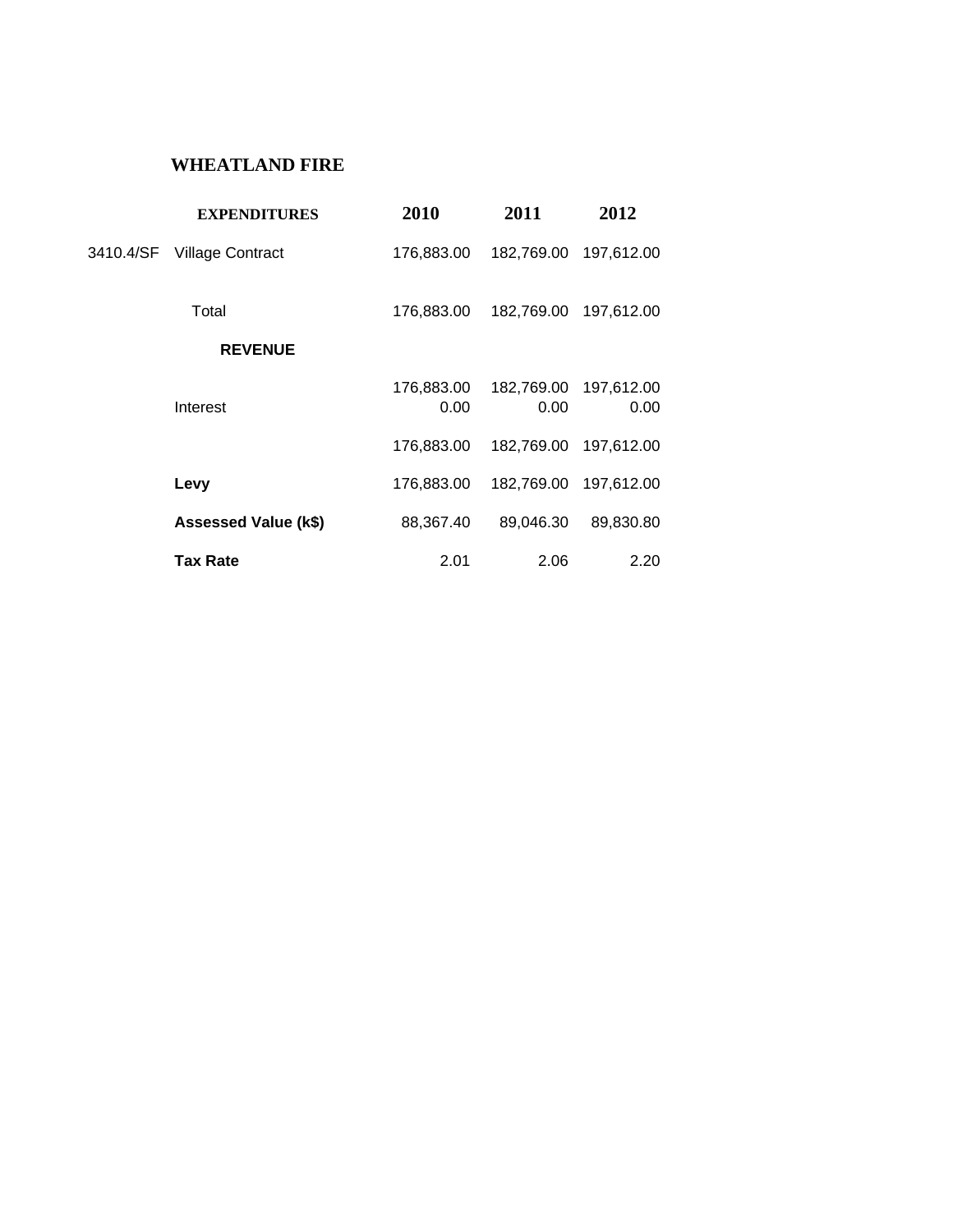# **Mumford Light**

|                    | <b>EXPENDITURES</b>               | 2010                           | 2011                           | 2012                           |
|--------------------|-----------------------------------|--------------------------------|--------------------------------|--------------------------------|
| 5182.4/SL Elect.   |                                   | 10,690.00                      |                                | 9,000.00 10,242.00             |
|                    | Total                             | 10.690.00                      |                                | 9,000.00 10,242.00             |
|                    | <b>REVENUE</b>                    |                                |                                |                                |
| 1001/SL<br>2401/SL | Interest<br>Appropriated Fund Bal | 5,338.00<br>200.00<br>5,152.00 | 5,325.00<br>150.00<br>3,525.00 | 5,331.00<br>113.00<br>4,798.00 |
|                    |                                   | 10.690.00                      |                                | 9,000.00 10,242.00             |
|                    | Levy                              | 5,338.00                       |                                | 5,325.00 5,331.00              |
|                    | <b>Assessments</b>                | 24.266                         | 24,206                         | 24,233                         |
|                    | <b>Tax Rate</b>                   | 0.22                           | 0.22                           | 0.22                           |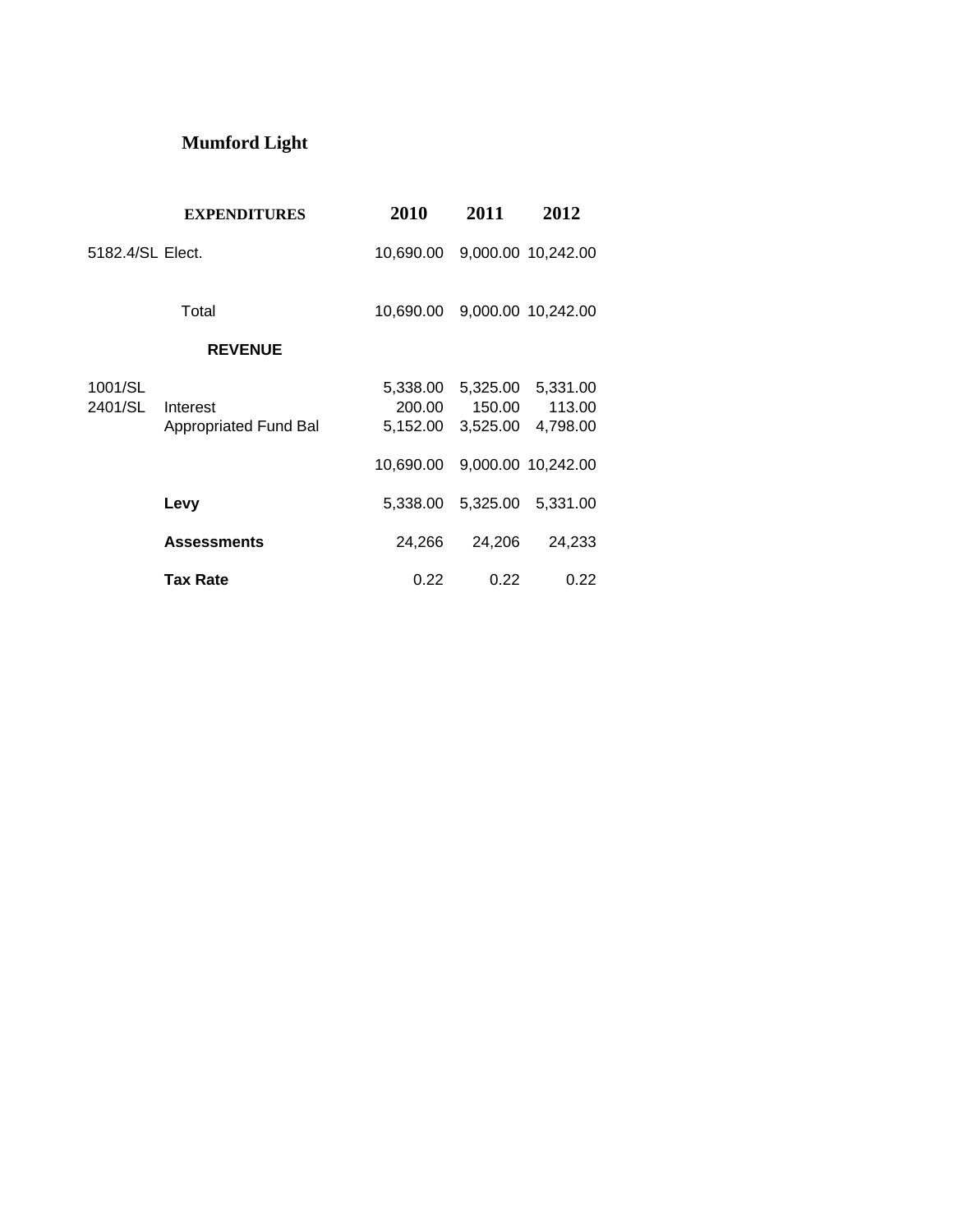### **NORTHEAST SEWER**

|           | <b>EXPENDITURES</b>     | 2010   | 2011                          | 2012   |
|-----------|-------------------------|--------|-------------------------------|--------|
| 8120.4/SS | <b>Village Contract</b> |        | 68,433.00 67,682.00 65,538.00 |        |
| 8120.4/SS | Maintenance             |        | 21,000.00 20,000.00 20,000.00 |        |
| 5182.4/SS | Electric                |        | 2,000.00 1,500.00 1,500.00    |        |
|           | Total                   |        | 91,433.00 89,182.00 87,038.00 |        |
|           | <b>REVENUE</b>          |        |                               |        |
| 1001/SS   |                         |        | 86,351.00 86,534.00 86,534.00 |        |
| 2401/SS   | Interest                | 330.00 | 600.00                        | 504.00 |
|           | Appropriated Fund Bal   |        | 4.752.00 2.048.00             | 0.00   |
|           | Total                   |        | 91,433.00 89,182.00 87,038.00 |        |
|           |                         |        |                               |        |

| <b>TAX LEVY</b> |        | 86,351.00 86,534.00 86,534.00 |        |
|-----------------|--------|-------------------------------|--------|
| <b>UNITS</b>    | 473    | 474                           | 474    |
|                 | 182.56 | 182.56                        | 182.56 |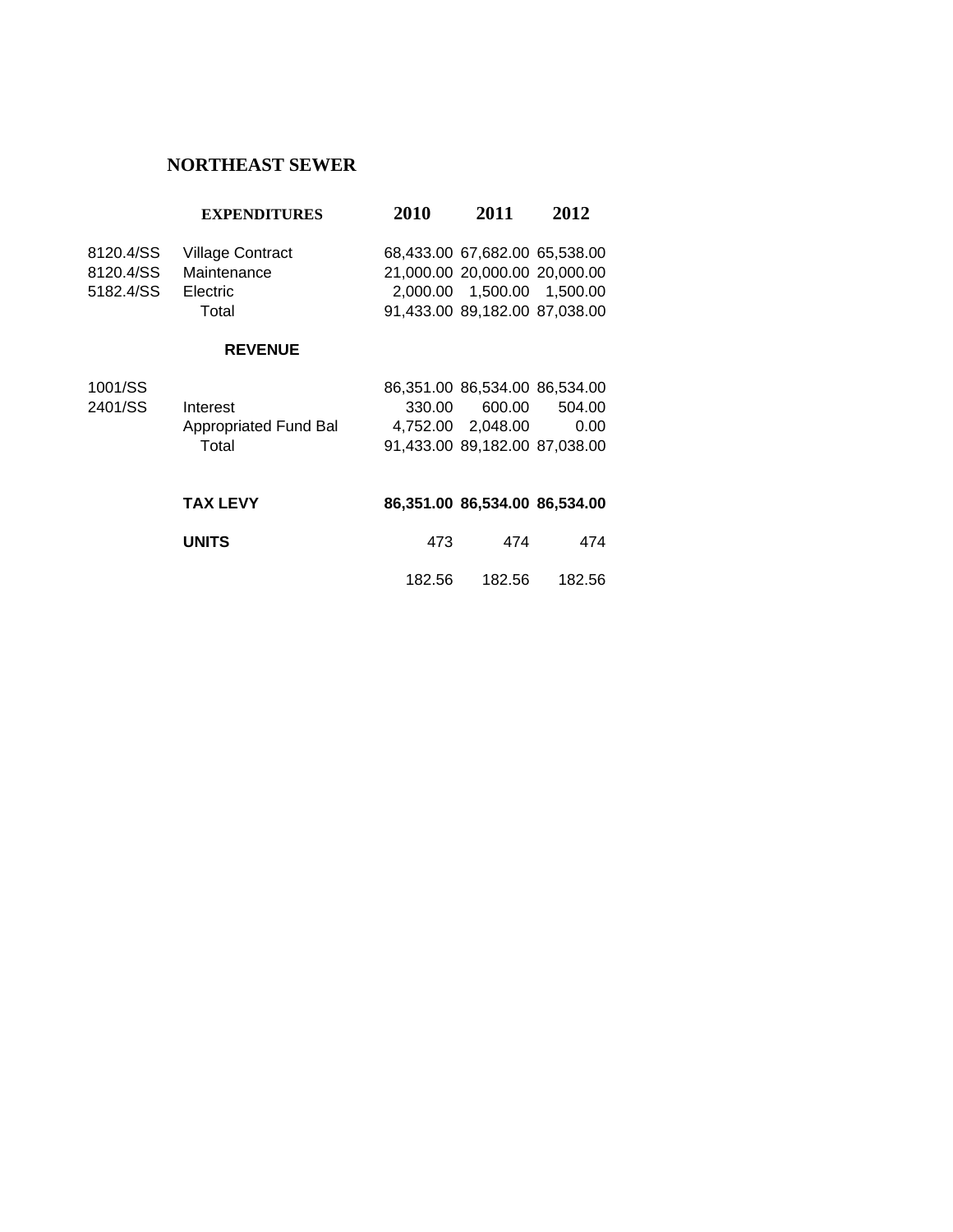#### **Mumford Refuse**

| <b>EXPENDITURES</b> | 2010            | 2011   | 2012                                                                                                                                                                        |
|---------------------|-----------------|--------|-----------------------------------------------------------------------------------------------------------------------------------------------------------------------------|
| Contract            |                 |        |                                                                                                                                                                             |
| Total               |                 |        |                                                                                                                                                                             |
| <b>REVENUE</b>      |                 |        |                                                                                                                                                                             |
| Levy                |                 |        |                                                                                                                                                                             |
| Interest            |                 | 151.00 | 120.00                                                                                                                                                                      |
| <b>Fund Bal</b>     | 0.00            | 0.00   | 0.00                                                                                                                                                                        |
| Total               |                 |        |                                                                                                                                                                             |
| <b>TAX LEVY</b>     |                 |        |                                                                                                                                                                             |
| <b>UNITS</b>        | 308             | 309    | 270                                                                                                                                                                         |
|                     | 218.51          | 218.51 | 77.56                                                                                                                                                                       |
|                     | <b>Fund Bal</b> |        | 67,452.00 67,671.00 21,060.00<br>67,452.00 67,671.00 21,060.00<br>67,301.00 67,520.00 20,940.00<br>151.00<br>67,452.00 67,671.00 21,060.00<br>67,301.00 67,520.00 20,940.00 |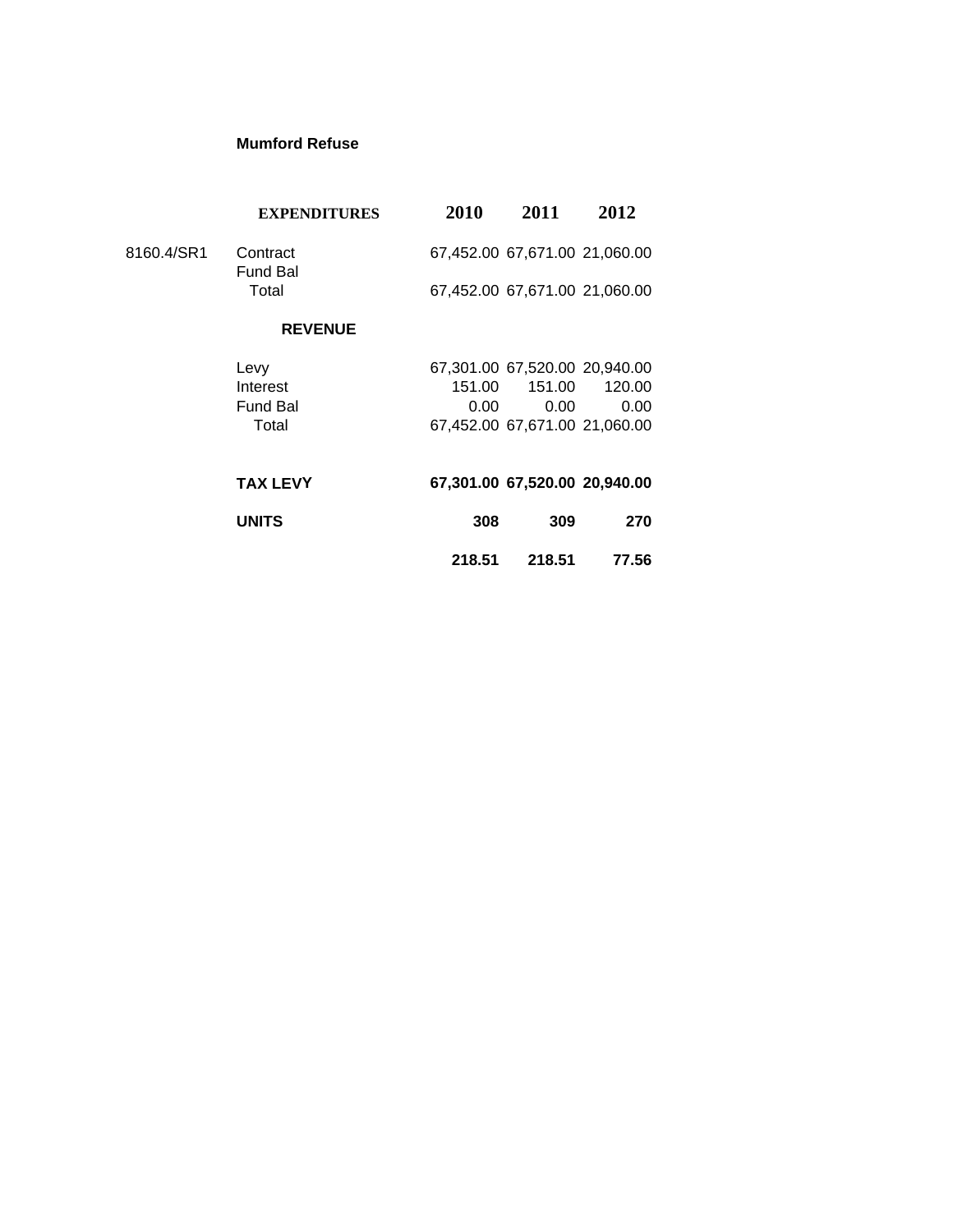# **Rolling Acres**

|            | <b>EXPENDITURES</b>         | 2010   | 2011                         | 2012     |
|------------|-----------------------------|--------|------------------------------|----------|
| 8160.4/SR2 | Contract<br><b>Fund Bal</b> |        |                              | 5,304.00 |
|            | Total                       |        | 14,892.00 14,892.00          | 5,304.00 |
|            | <b>REVENUE</b>              |        |                              |          |
|            | Levy                        |        | 14,822.00 14,822.00          | 5,284.00 |
|            | Interest                    | 20.00  | 20.00                        | 20.00    |
|            | <b>Fund Bal</b>             | 50.00  | 50.00                        | 0.00     |
|            | Total                       |        | 14,892.00 14,892.00          | 5,304.00 |
|            | <b>TAX LEVY</b>             |        | 14,822.00 14,822.00 5,284.00 |          |
|            | <b>UNITS</b>                | 68     | 68                           | 68       |
|            |                             | 218.00 | 218.00                       | 77.71    |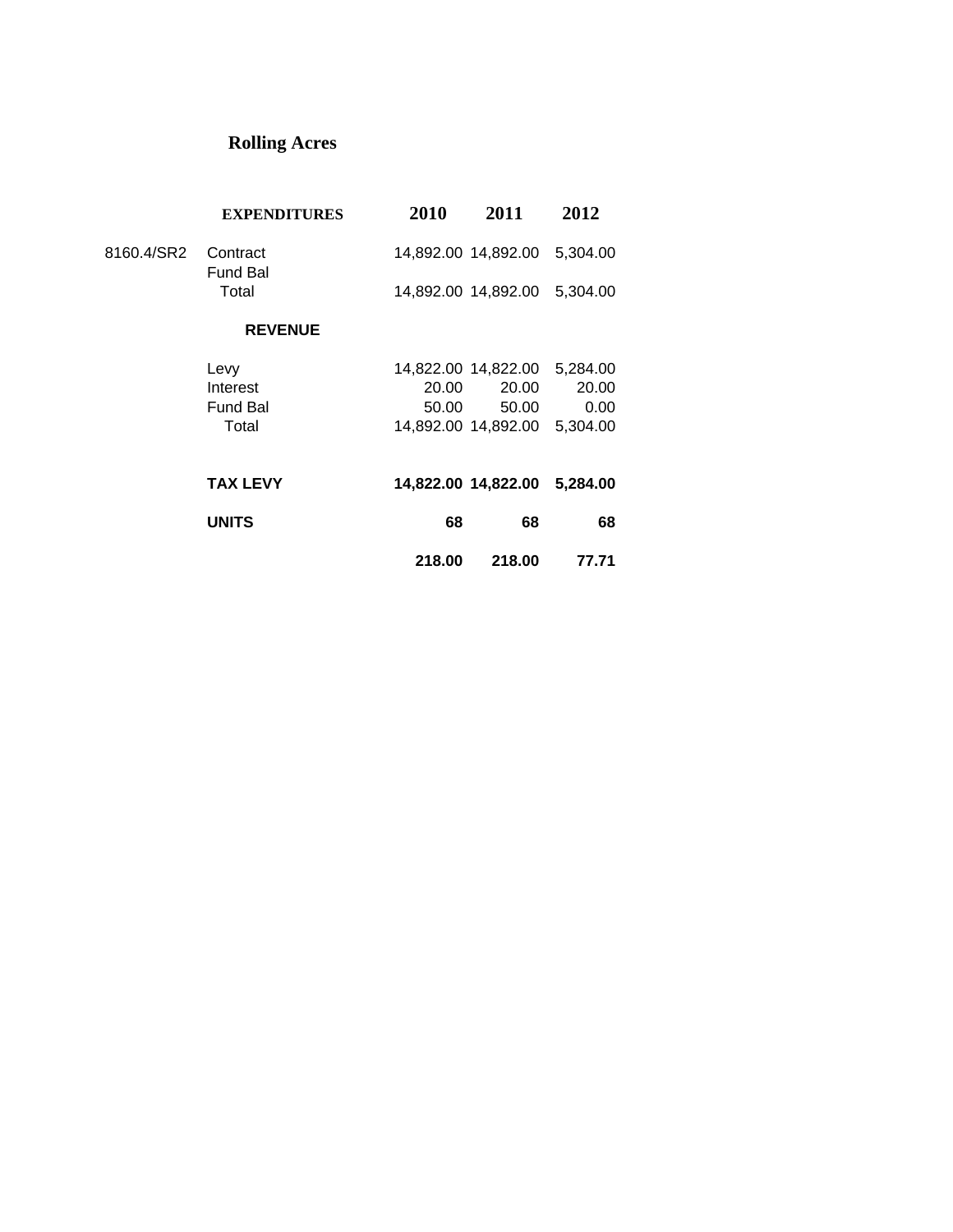#### **FAIRVIEW RD**

| <b>EXPENDITURES</b> | 2010            | 2011     | 2012     |  |
|---------------------|-----------------|----------|----------|--|
| Contract            | 4.380.00        | 4,380.00 | 1,560.00 |  |
| Total               | 4,380.00        | 4,380.00 | 1,560.00 |  |
| <b>REVENUE</b>      |                 |          |          |  |
| Levy                | 4,350.00        | 4,350.00 | 1,550.00 |  |
| Interest            | 10.00           | 10.00    | 10.00    |  |
| <b>Fund Bal</b>     | 20.00           | 20.00    | 0.00     |  |
| Total               | 4,380.00        | 4,380.00 | 1,560.00 |  |
| <b>TAX LEVY</b>     | 4,350.00        | 4,350.00 | 1,550.00 |  |
| <b>UNITS</b>        | 20              | 20       | 20       |  |
|                     | 217.50          | 217.50   | 77.50    |  |
|                     | <b>Fund Bal</b> |          |          |  |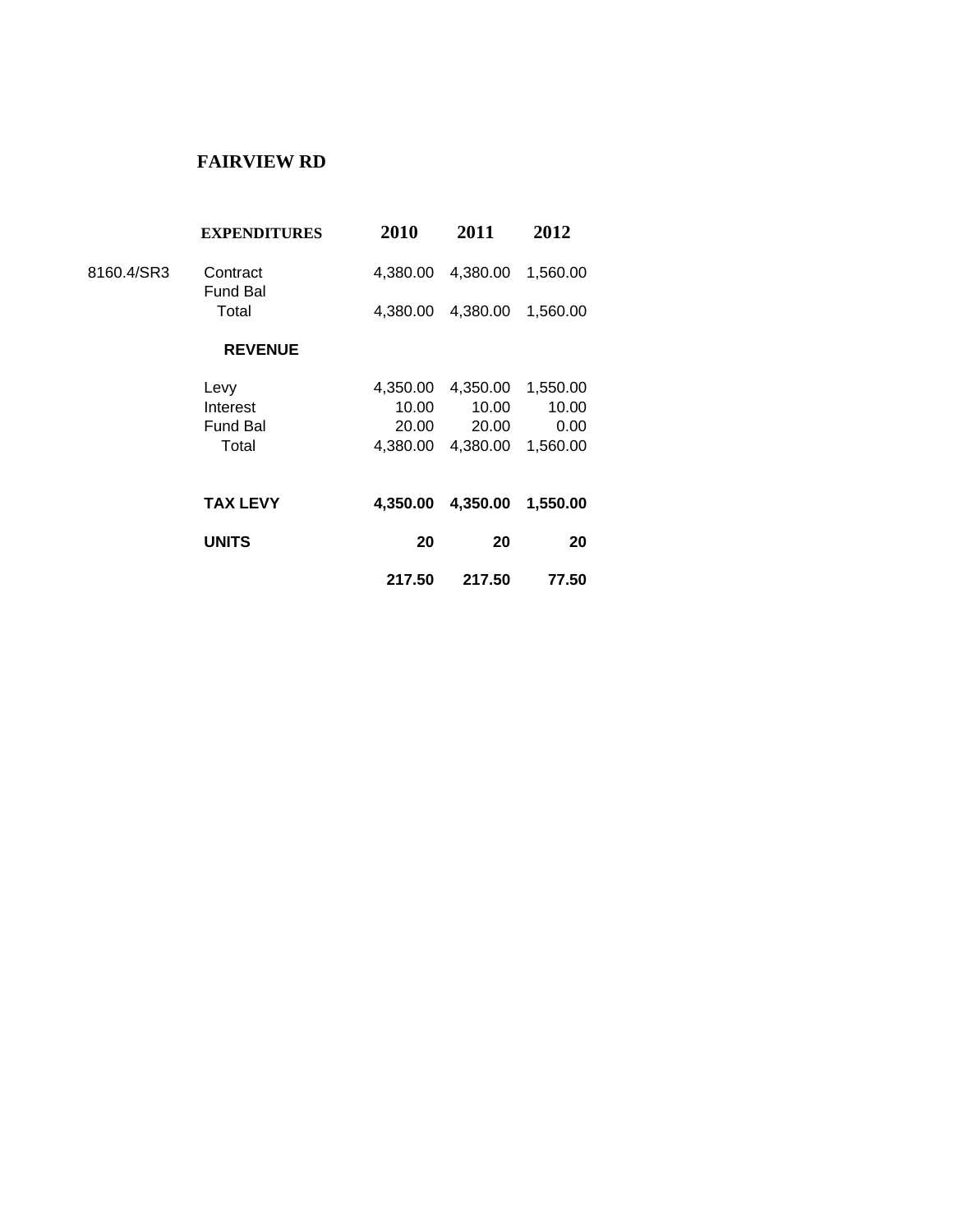#### **River Rd Water**

|                         | <b>EXPENDITURES</b>                            | 2010    | 2011                                                                             | 2012     |
|-------------------------|------------------------------------------------|---------|----------------------------------------------------------------------------------|----------|
| 910.6/SW2<br>9710.7/SW2 | <b>Bond Principal</b><br>Interest Exp<br>Total |         | 5,000.00 5,000.00<br>8,495.00 8,235.00 7,975.00<br>13,495.00 13,235.00 12,975.00 | 5,000.00 |
|                         | <b>REVENUE</b>                                 |         |                                                                                  |          |
| 1001/SW2                | Levy                                           |         | 13,485.00 13,225.00 12,964.00                                                    |          |
| 2401/SW2                | Interest                                       | 10.00   | 10.00                                                                            | 11.00    |
|                         | Total                                          |         | 13,495.00 13,235.00 12,975.00                                                    |          |
|                         |                                                |         |                                                                                  |          |
|                         | <b>TAX LEVY</b>                                |         | 13,485.00 13,225.00 12,964.00                                                    |          |
|                         | <b>UNITS</b>                                   | 17      | 17                                                                               | 17       |
|                         |                                                | 594.93  | 583.46                                                                           | 571.94   |
|                         | <b>Assessments</b>                             | 2,268.9 | 2,268.9                                                                          | 2,360.7  |
|                         | <b>Tax Rate</b>                                | 1.49    | 1.46                                                                             | 1.37     |